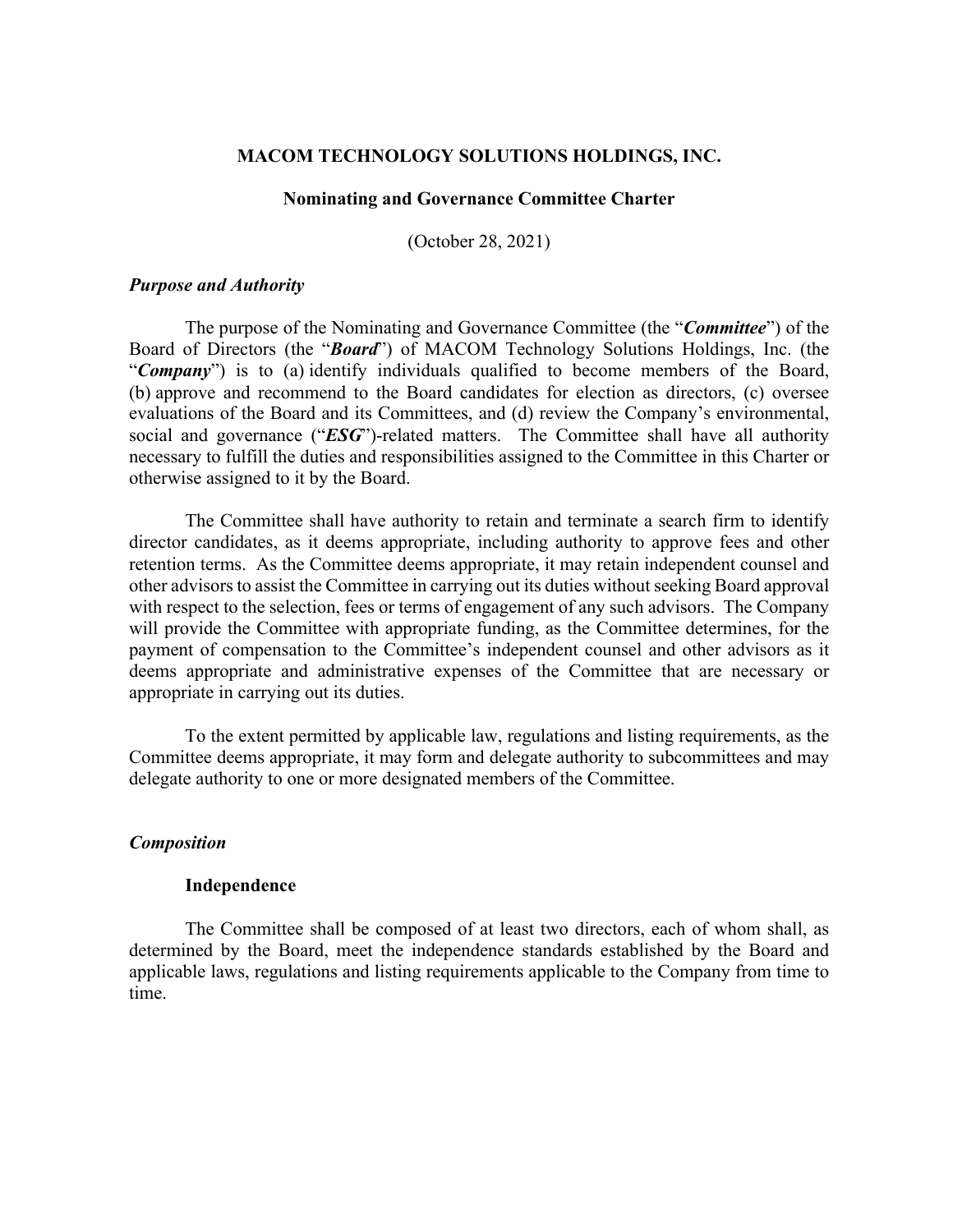## **Appointment and Removal of Members**

The members of the Committee shall be appointed by the Board. The Board may remove any member from the Committee at any time with or without cause.

## *Duties and Responsibilities*

The Committee shall have the following duties and responsibilities, in addition to any duties and responsibilities assigned to the Committee from time to time by the Board.

### **Director Selection**

- 1. On an annual basis, review desired Board member qualifications, expertise and characteristics and conduct searches as needed for potential Board members with corresponding attributes.
- 2. Determine such procedures as the Committee may deem necessary or appropriate for the identification, evaluation, approval and recommendation of director candidates to the Board, including with respect to director candidates recommended by the Company's shareholders.
- 3. Identify individuals qualified to become Board members, receive and review nominations for such qualified individuals (including candidates properly submitted by shareholders) and recommend to the Board the director nominees for each annual meeting of shareholders, taking into account each candidate's ability, judgement and experience and the overall diversity and composition of the Board.

### **Board Committee Matters**

- 4. Recommend to the Board, as appropriate, the number, type, functions, structure and independence of Board committees.
- 5. Review and make recommendations about the structure and functions of Board committees, after consultation with the respective committee chairs.
- 6. Recommend to the Board qualified individuals to serve as members on the Board committees.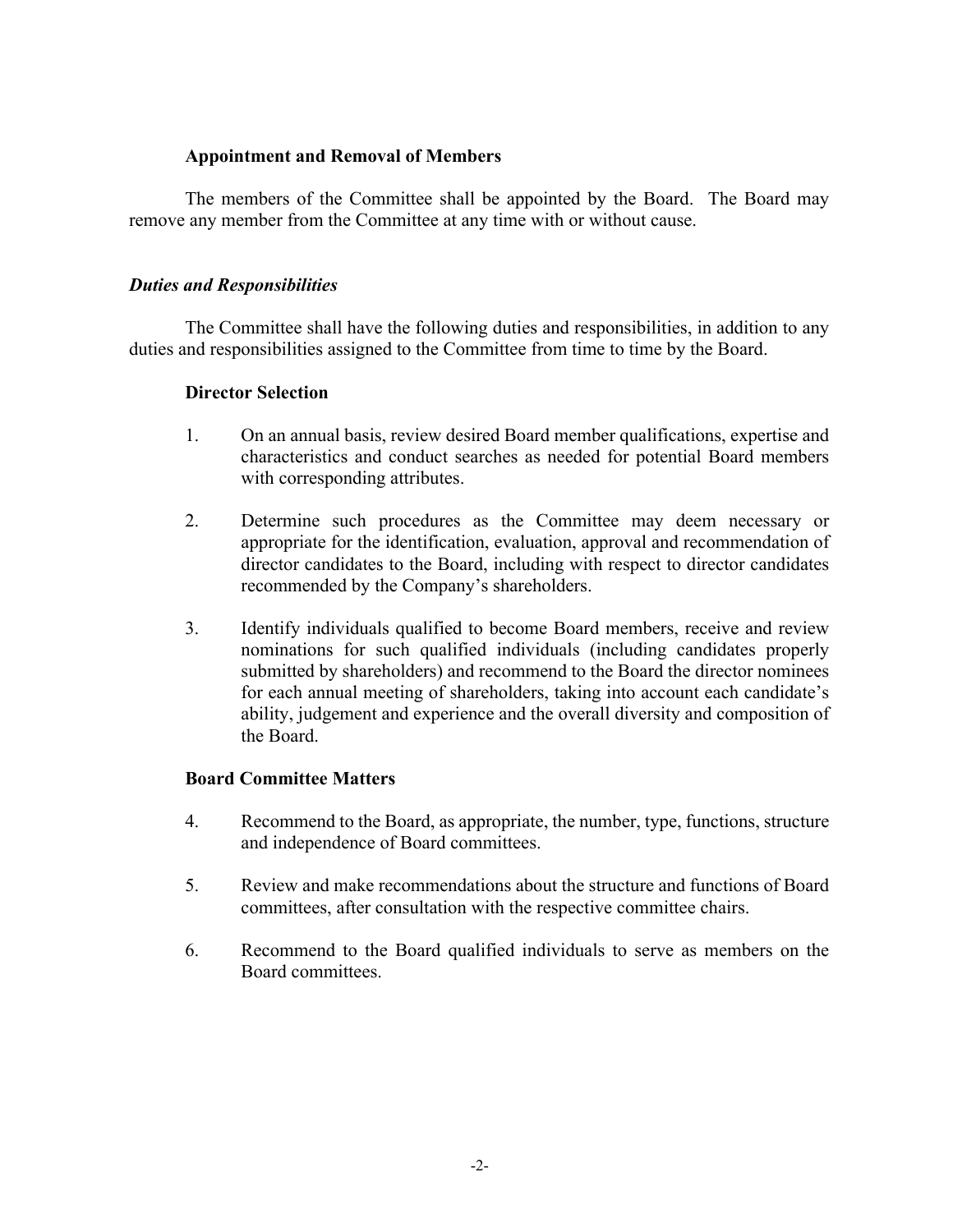## **Board and Board Performance**

- 7. Oversee annual evaluation of the effectiveness of the Board and its Committees. Periodically review and make recommendations to the Board regarding the appropriate size and composition of the Board.
- 8. Monitor compliance with established independence standards by non-employee directors.

### **Board Leadership and Relationship to Senior Management**

9. Develop and recommend to the Board procedures for selection of the Chair of the Board.

### **Management Succession Planning**

10. Periodically evaluate and make recommendations to the Board regarding CEO and management succession planning.

### **Stockholder Proposals**

11. Review shareholder proposals relating to governance matters and management's proposed response to such proposals.

## **ESG-Related Matters**

12. Review the Company's significant strategies, activities and policies relating thereto regarding ESG-related matters and make recommendations to the Board as applicable, including reviewing and recommending to the Board for approval, certain guidelines, documents or policies, or changes thereto, from time to time in connection with the Company's ESG framework.

## *Meetings*

The Committee shall meet as often as necessary to fulfill the responsibilities set forth in this Charter, which shall include at least two meetings each year. In the absence of a member designated by the Board to serve as chair of the Committee, the members of the Committee may appoint from among their number a person to preside at their meetings.